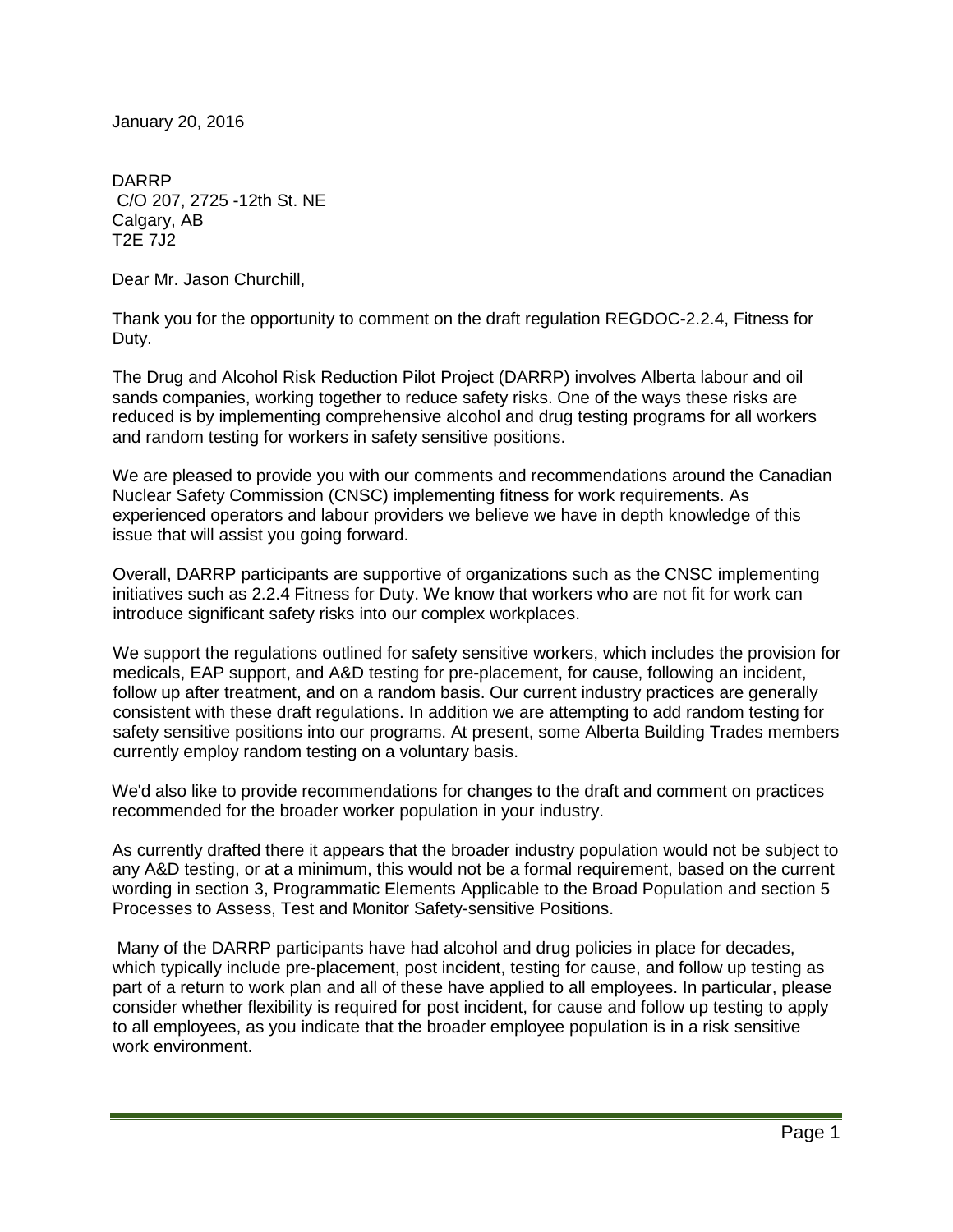We recommend a review to the draft that would reconsider sections 3 Programmatic Elements Applicable to the Broader Population and 5 Processes to Assess, Test and Monitor Safetysensitive Positions that would address situations such as:

- 1. You could have an incident which involves workers who are safety sensitive and workers who are not. Although not all workers involved in an incident are always tested, it would not seem reasonable to exclude those who are not safety sensitive solely for that reason.
- 2. If a worker who is risk sensitive meets the criteria for testing for cause, your regulations ought to ensure they will be tested.
- 3. Many of the oil sands companies have worked hard to make it clear to workers that the workplace must be free of alcohol and illicit drugs and free of all workers under the influence of these substances.
- 4. It is not clear how supervision and management would be categorized regarding safety sensitive positions but it is important that supervision and management are examples to others and given that they are responsible for decisions and policy application, that the policy apply to them as well.

DARRP also recommends the inclusion or amendments of the following provisions:

- 1. In section 4.6 Alcohol and drug testing, include a requirement for "return to work" testing. This testing would apply to workers who have been off work for drug/alcohol treatment and are now returning to work with a return to work plan and follow up testing. Return to work testing would be done after the completion of treatment but just before the person goes to work, if possible within a day or so of return to work. This is a high risk time for the worker and the organization, so it would be important for this to be a requirement.
- 2. We recommend changing the specifications around follow-up testing to allow the professionals to set these requirements. These specifications need to include the requirement for a written follow-up plan. Depending on what drugs the person was treated for, how their treatment has progressed and many other factors, some workers may initially need much more frequent testing than quarterly. If the intent of the regulation is to ensure a minimum of quarterly testing for two years, that may be more reasonable, but this minimum could clearly be inadequate in a many cases.
- 3. Provide greater clarity in the document around outcomes for a worker testing positive at the workplace. In compliance with the law in Alberta, workers who test positive (unless they are already on a follow up plan or last chance agreement) are offered an opportunity for an assessment by a qualified addictions specialist and if deemed to be dependent, are considered to be disabled and are offered the opportunity for treatment, follow up and eventual return to work. In your regulations, it is also not clear if this treatment will be paid for up front by the organization, reimbursed all or in part by a benefits plan, or fully the responsibility of the worker.
- 4. It is not clear in your proposed regulations if you intend to use Point of Collection urine testing or exclusively urine lab testing. If using POCT it is not clear what you would do when a worker has a non-negative test (send them home while waiting for confirmation, or send the employee back to work with the knowledge that the employee may not be fit for work). If